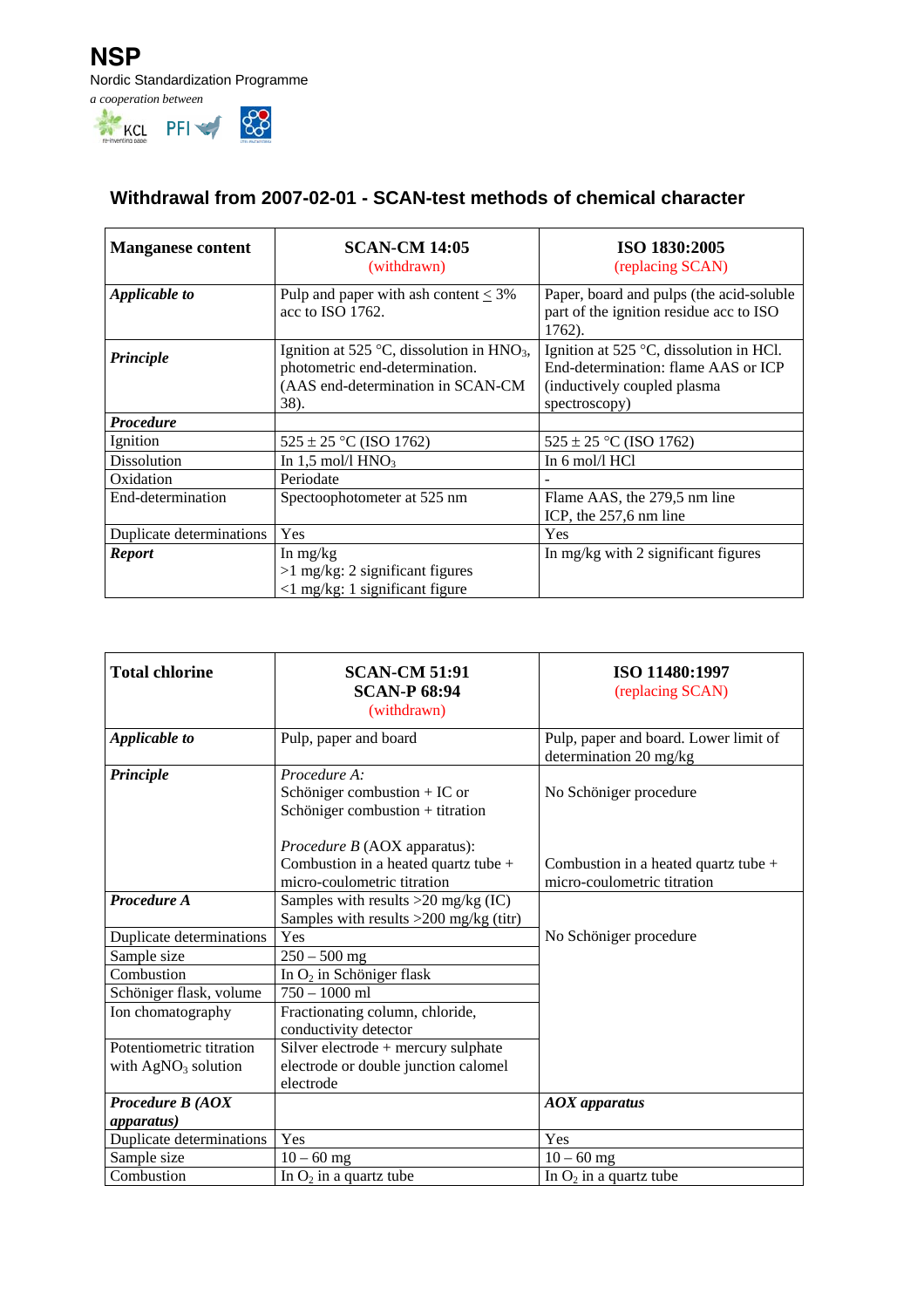| Absorption        | HCl is absorbed in electrolyte solution | HCl is absorbed in electrolyte solution |
|-------------------|-----------------------------------------|-----------------------------------------|
| Micro-coulometric | Yes                                     | Yes                                     |
| titration         |                                         |                                         |
| <b>Report</b>     | In mg/kg with 2 significant figures     | In mg/kg with 2 significant figures     |
|                   | (procedure A and B)                     |                                         |

| <b>Organic chlorine</b>  | <b>SCAN-CM 52:91</b>                    | ISO 11480:1997                              |
|--------------------------|-----------------------------------------|---------------------------------------------|
|                          | <b>SCAN-P 69:94</b>                     | (replacing SCAN)                            |
|                          | (withdrawn)                             |                                             |
| Applicable to            | Pulp, paper and board with OCl content  | Pulp, paper and board. Lower limit of       |
|                          | $> 20$ mg/kg                            | determination 20 mg/kg.                     |
| Principle                | Procedure A:                            |                                             |
|                          | Schöniger combustion + IC               | No Schöniger procedure                      |
|                          |                                         |                                             |
|                          | Procedure B (AOX apparatus):            | <b>AOX</b> procedure                        |
|                          | Combustion in heated tube + micro-      | Combustion in heated tube + micro-          |
|                          | coulometric titration                   | coulometric titration                       |
| Procedure A              | OCL content: 100 - 25000 mg/kg          |                                             |
| Duplicate determinations | Yes                                     |                                             |
| Sample size              | $200 - 500$ mg                          |                                             |
| Washing                  | With $NaNO3$                            |                                             |
| Filtration               | Yes                                     | No Schöniger procedure                      |
| Combustion               | In O <sub>2</sub> in Schöniger flask    |                                             |
| Schöniger flask, volume  | $750 - 1000$ ml                         |                                             |
| Ion chomatography        | Fractionating column, chloride,         |                                             |
|                          | conductivity detector                   |                                             |
| <b>Procedure B</b>       | OCL content: 10 - 25000 mg/kg           |                                             |
| Duplicate determinations | Yes                                     | Yes                                         |
| Sample size              | $10 - 60$ mg                            | $10 - 60$ mg                                |
| Washing                  | With $NaNO3$                            | With NaNO <sub>3</sub> and activated Carbon |
| Filtration               | Yes                                     | Yes                                         |
| Combustion               | In $O_2$ in a quartz tube               | In $O_2$ in a quartz tube                   |
| Absorption               | HCl is absorbed in electrolyte solution | HCl is absorbed in electrolyte solution     |
| Micro-coulometric        | Yes                                     | Yes                                         |
| titration                |                                         |                                             |
| <b>Report</b>            | In mg/kg with 2 significant figures     | In mg/kg with 2 significant figures         |
|                          | (procedure A and B)                     |                                             |

| pH of aqueous<br>extract | <b>SCAN-P 14:65</b><br>(withdrawn)                      | ISO 6588-1:2005 Cold extraction<br>$(ISO 6588-2:2005 Hot extraction)$<br>(replacing SCAN)              |
|--------------------------|---------------------------------------------------------|--------------------------------------------------------------------------------------------------------|
| Applicable to            | Paper                                                   | Paper board and pulps                                                                                  |
| Principle                | Soaking in cold distilled water. The pH<br>is measured. | Soaking in cold distilled water.<br>Filtration and addition of a salt solution.<br>The pH is measured. |
| <b>Procedure</b>         |                                                         |                                                                                                        |
| Sample size              | 1,0 g                                                   | $2,0 \pm 0,1$ g                                                                                        |
| Temperature              | $25 \pm 5$ °C                                           | $20 - 25$ °C                                                                                           |
| Distilled water volume   | $20 \text{ ml} + 50 \text{ ml}$                         | $100 \text{ ml}$                                                                                       |
| Stirring time            | 30 s                                                    |                                                                                                        |
| Soaking time             | 1 <sub>h</sub>                                          | 1 <sub>h</sub>                                                                                         |
| Filtration               | No.                                                     | $Yes + addition of a salt solution$                                                                    |
| pH measurement           | Glass electrode                                         | Glass and calomel electrodes or a                                                                      |